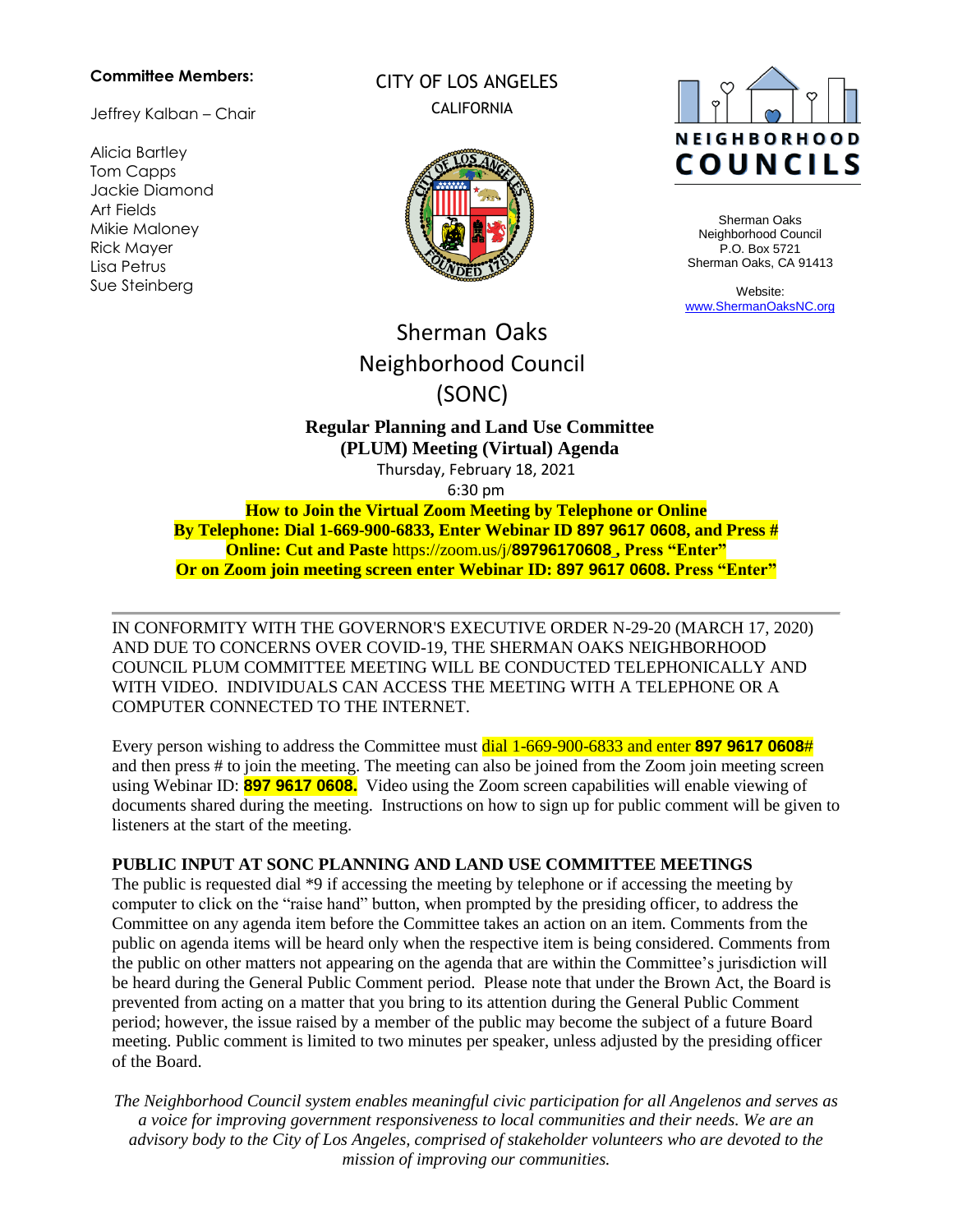Sherman Oaks Neighborhood Council Regular Planning and Land Use Committee Agenda Page 2

# AGENDA

- **1.** Call to Order by Jeff Kalban, Chair
- **2.** Roll Call
- **3.** Review and approval of minutes
- **4.** Introduction of elected officials and staff - Questions and answers.
- **5)** Chair's Report
- **6)** Plan Review Board Report

Supporting Documents, pictures, and drawings for the items listed below that are received by the committee are posted on our website with the agenda as they become available. Returning items are posted with a previous agenda. Agenda items may be heard out of the listed order.

**7a)** Old Business- 5225 Sepulveda Blvd., Extra Space Storage request to expand the existing facility.

i)Presentation by Applicant's Representative

- ii) Public comment and discussion
- iii) Committee discussion and possible motion and vote

**7b)** New Business- 14568 Dickens, Small Lot Subdivision

- i) Presentation by Applicant's Representative
- ii) Public comment and discussion
- iii) Committee discussion and possible motion and vote

**7c)** New Business- 4921 Kester Ave. Cell Tower Installation

- i) Presentation by Applicant's Representative
- ii) Public comment and discussion
- iii) Committee discussion and possible motion and vote

**8)** Public forum: comments by the public on non-agenda items within the Committee's jurisdiction

**9)** Committee Business